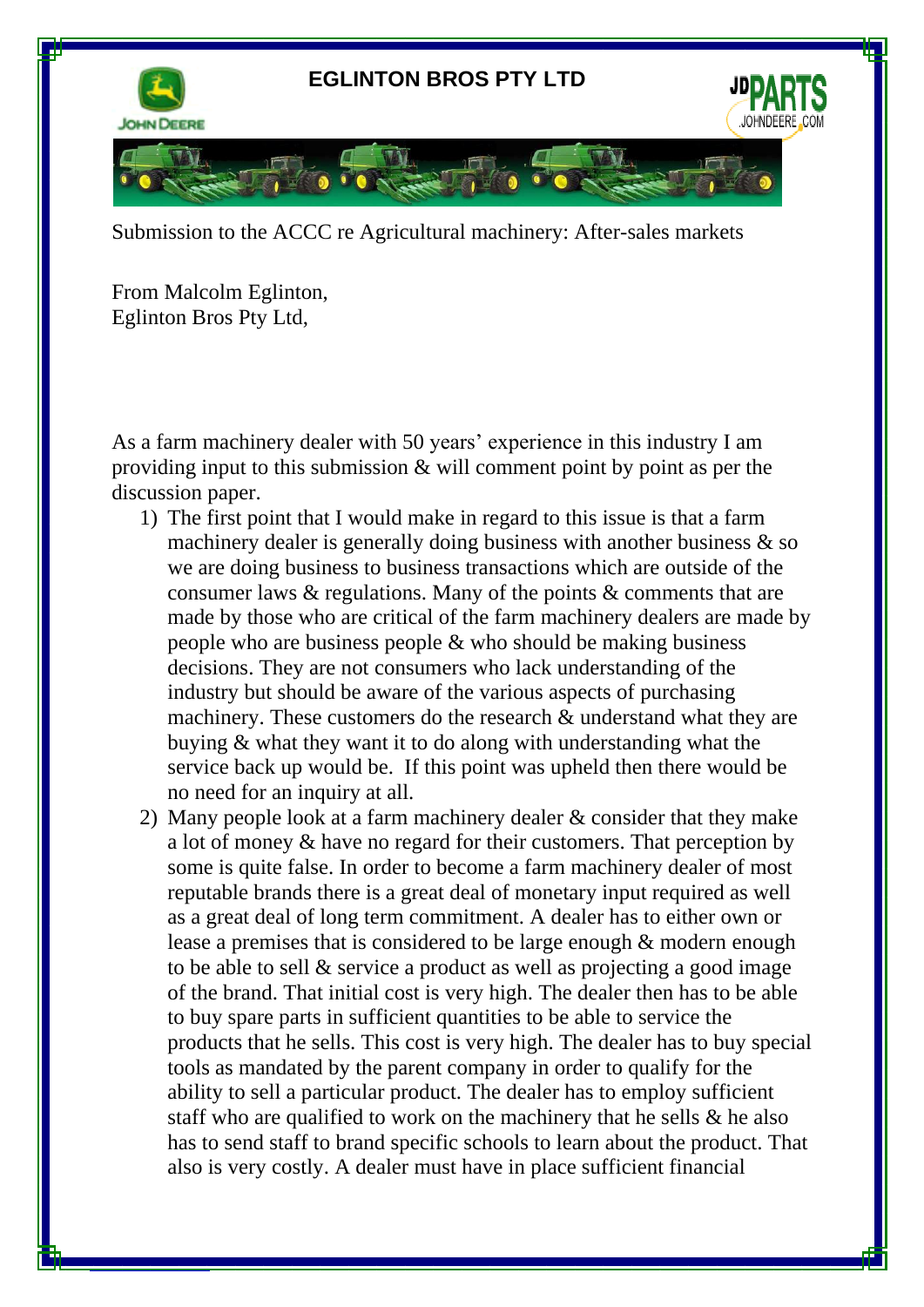arrangements so that he can pay for new product as well as carry used equipment on floor plan. This is a very high cost. The dealer signs a contract with a manufacturer which is long term & requires ongoing costs associated with that franchise agreement. The dealer will pay for signage, access to up to date parts listings & pricing, up to date technical information & must have computer capability that enables him to be able to communicate with the parent company. This also is very expensive  $\&$ an ongoing cost. Along with this is the cost of communication itself which is high due to the many functions that are involved with sales, parts, service & daily communications with the parent company & which must be available to all relevant staff in the dealership. We then have the need to have sales vehicles & service vehicles sufficient in number to service the area in which we work. This cost is very high. There are also the extra costs of insurance, work cover levies etc. They too are very high. It is important that these fixed costs are taken into account before we begin to address the concerns & comments made by those who want to simply use the dealer for free information, tools or advice & replace the dealer outlet with independent technicians or non-genuine parts. If the dealer is undermined by people who have no similar costly overheads but use the dealer who has made costly decisions in order to service his customers so that these independents have access to technical advice, special tools, & as well as charging a lot less in labour rate because their overheads are very low by comparison, then the dealer will go out of business. That means the customer will ultimately suffer. The dealer will no longer be able to be there as a source of free information or as a backup for their parts etc. If dealers go out of business there will be less competition & it will lead to a monopoly or the loss of any local dealer.

3) There is a suggestion that it is not right for a dealer to have a specific area of responsibility. The reality is that a dealer is given an area of responsibility because it is for the benefit of the customers in that area. If dealers look after the customers who are nearer to them & in a specific area then the customer will get good service, service at less cost due to less travelling time & they will get long term personal service which is very good. If a dealer sells randomly & has to travel large distances & a neighbouring dealer has to do the same, then they will cherry pick & customers will lose out. If a dealer looks after customers close to the dealership, which is what an area of responsibility gives us, then the customer gets custom service at the best cost. To suggest that an area of responsibility reduces competition or service is incorrect. Most dealers of a particular brand do not need competition from another dealer of the same brand since all the other brands are also looking for that business & so competition is very high. This drives best prices for a customer. To suggest otherwise is not facing the reality of the markets.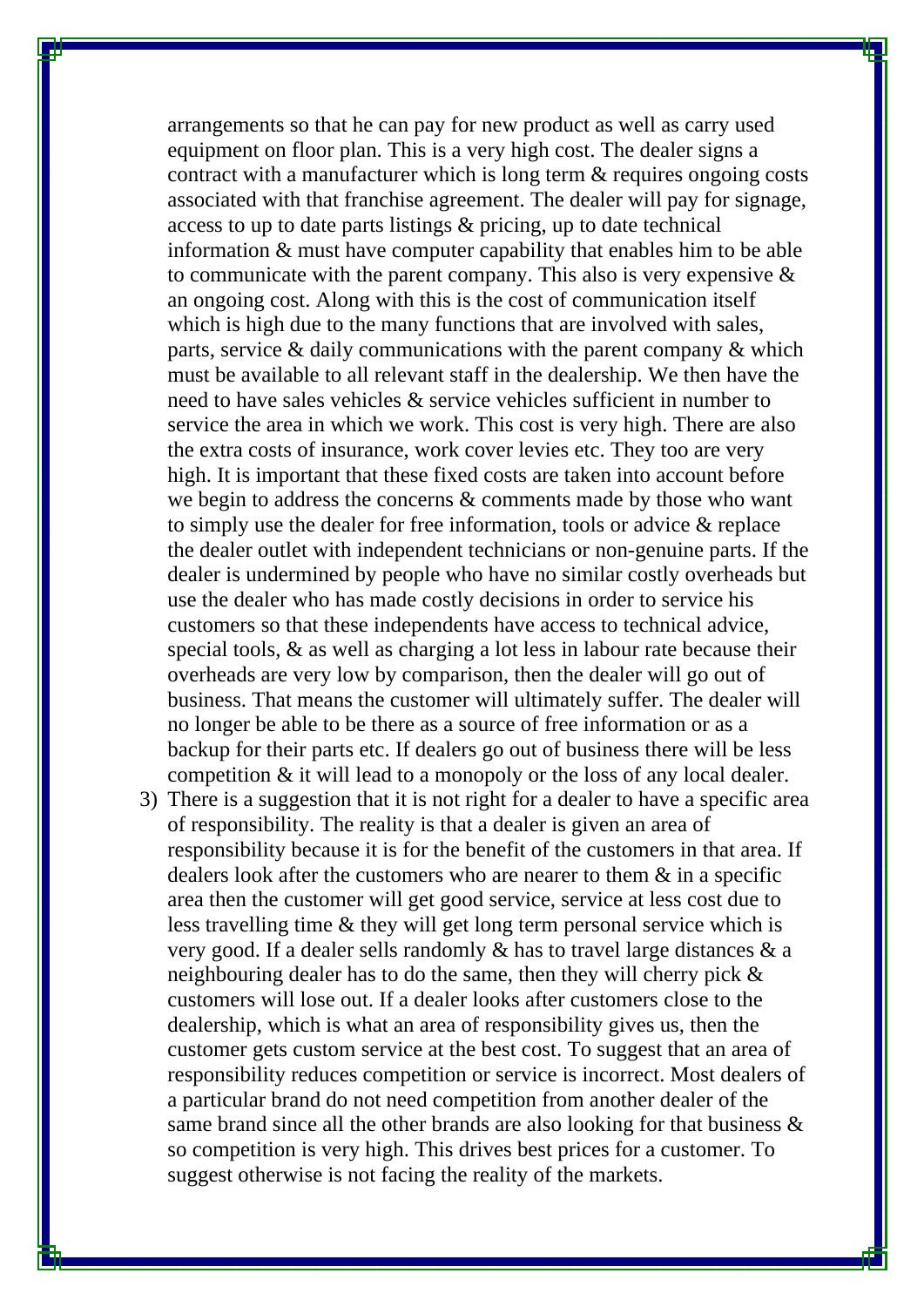- 4) Farmers know that dealers want their business so they use the various brands to push the lowest prices from the particular dealer that they wish to deal with. The dealer never knows what a customer will ultimately buy. However the customer gets prices from various brand dealers & uses the lower prices to push for the best deal. This may include a trade in & often the trade in is traded by a dealer at too high a price due to this market practice. For a customer to then suggest that they are hard done by when they cannot get all that they expect from a product & complain that they do not get backed up by warranty when they do in fact get company warranty but have also gained a product that has been sold to them at very good value because they have often been given higher than market value for their trade in. We need also to take into account that often a customer does not reveal that a trade in has a problem that they know about which turns out to be very costly to the dealer. One wonders if the dealer who is actually buying a trade in from another business could actually claim the cost of an unrevealed failure in a trade in from the customer who sold it to them & call it warranty. As I read the complaints that are listed in the ACCC discussion paper it seems that business customers want a one way street where they get all the warranty claims that they want regardless of time or hours used but want no responsibility for trade ins given to a dealer that have costly repairs. There are times that it is the customer who complains about warranty problems who is most likely to be guilty of passing a problem on to a dealer or to another customer.
- 5) The discussion paper refers to Company warranties. It seems that there is a lack of understanding regarding warranty policies from major suppliers. Most farm machinery will have at least 12 months warranty. Tractors these days often have 24 months or 2000 hours with extended warranty either offered or as a part of a retail sale. Some extended warranties are 5 years or 4000 hours. The extended warranties are limited to engine & power train failures & include the payment of an excess similar to an insurance policy. The warranty period & the extended warranties are very good. I find it hard to understand why a customer complains about the warranties given by major manufacturers in the current times. The companies themselves want satisfied customers. Harvesters usually have a 12 month coverage with a 2 year limited engine & power train warranty. Not only that, but most manufacturers will conduct what is called a product improvement program for a failure that is considered to be found in sufficient numbers to be a common problem. The problem with this is that every customer considers that a problem in their machine should be a product improvement program regardless of time that they have had the product or regardless of the hours that they have worked the product or, more importantly, regardless of how they have abused the operation of the product or neglected the service requirements of the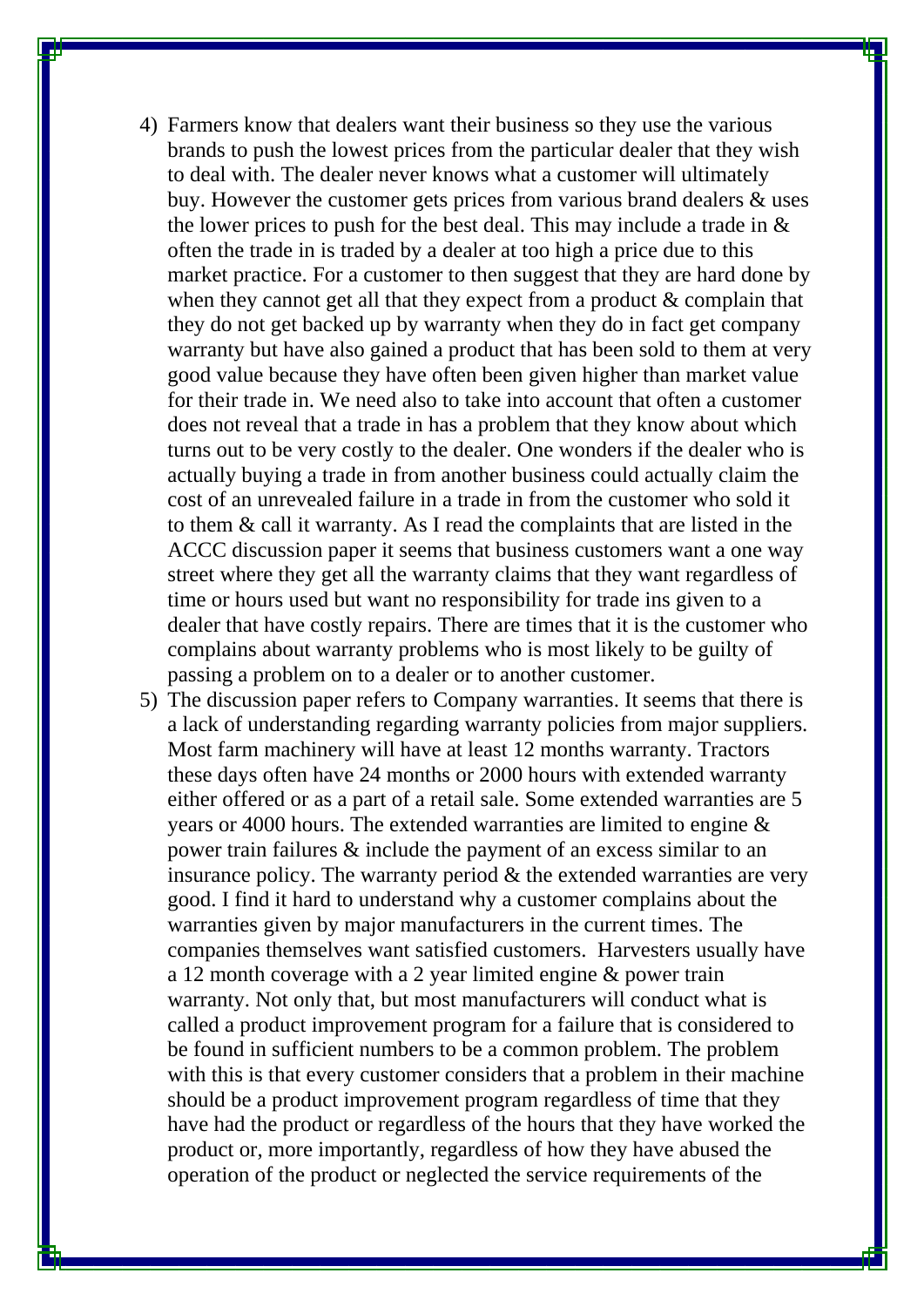product thus causing problems of their own making. The ACCC needs to take these things into account when considering the suggested complaints about company warranty.

- 6) Companies also make allowance for out of warranty issues based on their assessment & will do public relations policies where a customer may get what some call special allowance. Obviously, not all customer concerns are treated this way, but it needs to be noted that industry tries to meet customer concerns where they consider that there is sufficient reason to do so when a machine failure takes place outside of a warranty time frame. When this takes place it is not an admission of liability for warranty but a good will action.
- 7) It needs to be noted against customer complaints as recorded in the discussion paper that many customers do not read operator's manuals & do not follow the operating procedures or follow servicing procedures. This means that customer complaints can be problems that they have generated by their own neglect, not because there has been a fault in the product. Customer expectation is often unrealistic because they consider that nothing should ever go wrong. The fact that companies warrant their products indicates that they recognise that sometimes failures will take place & that they cover such possibilities with a time frame or hours of use. It cannot be unlimited time or usage as some people expect.
- 8) Dealers will go through the correct operation of a machine with a customer at delivery. The customer will be given the operator's manual & shown how to reference the manual. The customer then has the opportunity to contact the dealer with questions. The warranty policy is explained at delivery. There should be no reason to suggest that this does not take place. The problem today is that there is so much to take in  $\&$  a customer often does not read the operator's manual or take the time to read the warranty statement. There is no excuse for a customer to say that they do not know about warranty or about how a machine should be operated or serviced. Not only that, but these days there are many other ways to get information like You Tube clips that go through machine operation.
- 9) Some customers have difficulty with modern technology. One notes the comments re software & data in the discussion paper. The first type of software & data issue relates to the software used in autotrac applications & data collection during in field applications. Customers often rely on a dealer to do the processes for them rather than read the manuals & learn how to do things for themselves. These things are not warranty issues but learning issues for customers who need to take responsibility for their own learning rather than just ring a dealer every time they cannot remember how to do something & then complain that the item is not working as it should & call it a warranty issue. We know that dealers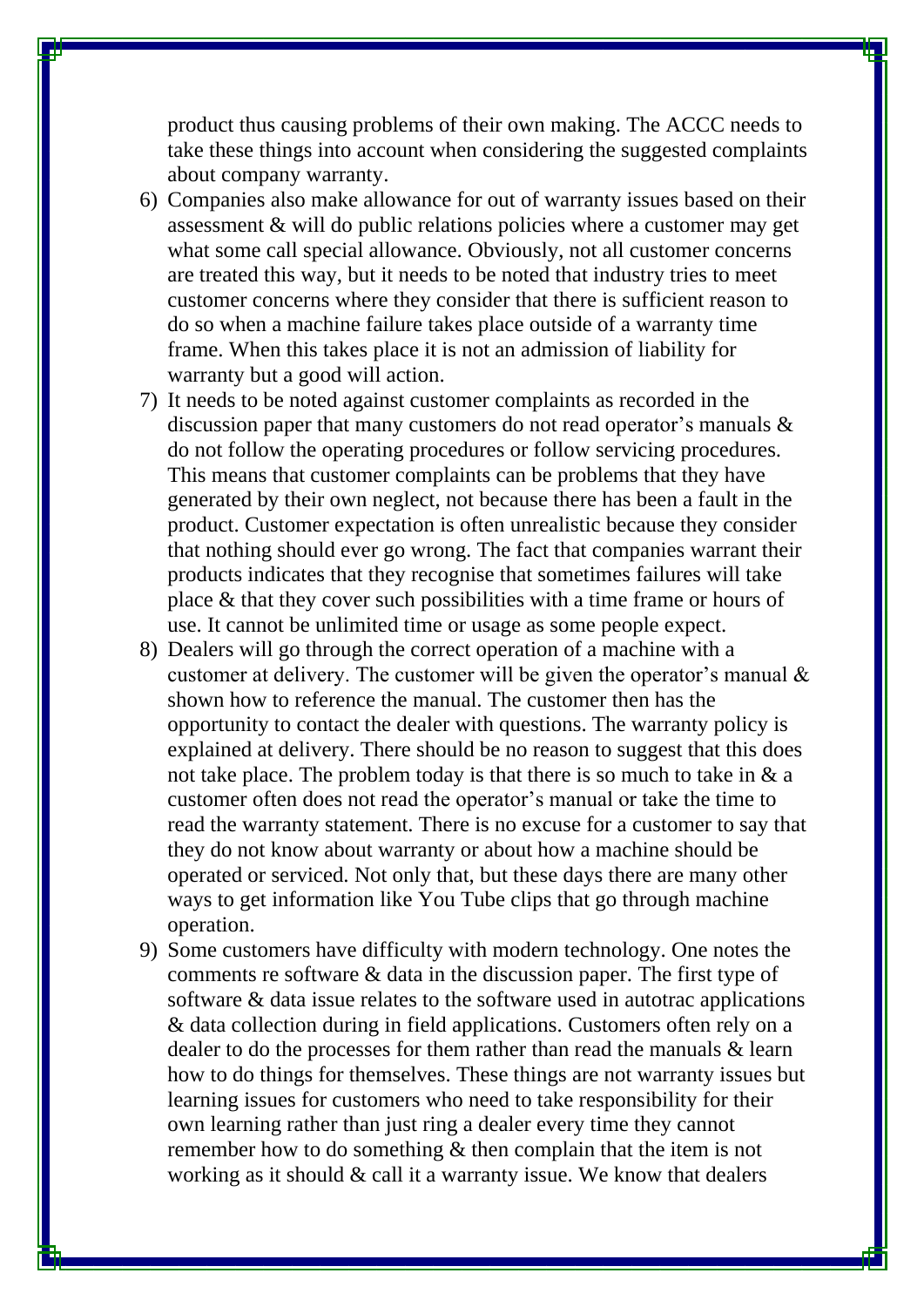spend inordinate amounts of time on the phone for customers who find it easier to ring a dealer & take up their time rather than look into a manual for themselves & find the answer. There is an expectation that such use of the dealer is free or at least should be when in fact the dealer has to train people who have to learn the systems just like the customer should  $\&$  is quite entitled to charge for the service that is rendered to such a customer.

10) The second software type is related to software that is loaded onto controllers on tractors, harvesters & other machines. It is not practical to allow customers or independents to be able to load software or to have access to this process. The controllers such as an engine control unit or a central control unit or one of many other control units on a machine have software that has been specifically developed by the manufacturer for a specific product. If just anyone was able to tamper with this or allowed to load new software without correct training & controls from the company then many expensive things might go wrong. Software is used to control a machine via the hardware called a controller. If it is incorrectly loaded it can cause problems. If it is incorrectly loaded it cannot necessarily be reversed. If it is incorrectly loaded it may cause irreversible damage to a very expensive controller. If a customer or independent caused a controller to be inoperative would they then be willing to pay the cost of a \$2,000-\$5,000 controller just because they did not have the correct equipment to download it or did it incorrectly? I suggest that they would claim that the controller was faulty or that the company should pay for their mistake. There is a reason why manufacturers do not allow just anybody to do this type of work because it requires training, equipment designed for the task & expertise all of which are required at dealer level. It is to protect the customer from costly mistakes.

11) The manufacturers also develop the software that is used on their products & this requires much development & cost on their behalf. It is their intellectual property  $\&$  so should not be just open for all  $\&$  sundry to have the ability to have access to this software. Not only that, but the companies develop their own peculiar software so that they can enter into competition with the other manufacturers. One wonders why the ACCC would allow people to suggest that this type of competition should be reduced simply because some people want to have the ability to access & use that software for free themselves. That is not competition. It is theft. The comments that are reported to have been made by farmers in this discussion paper suggest that they do not want competition among the various manufacturers but want all manufacturers to be the same so that there are no distinguishing features in a particular product. Being the ACCC I wonder why such suggestions that actually reduce competition are even being considered by the ACCC when the current market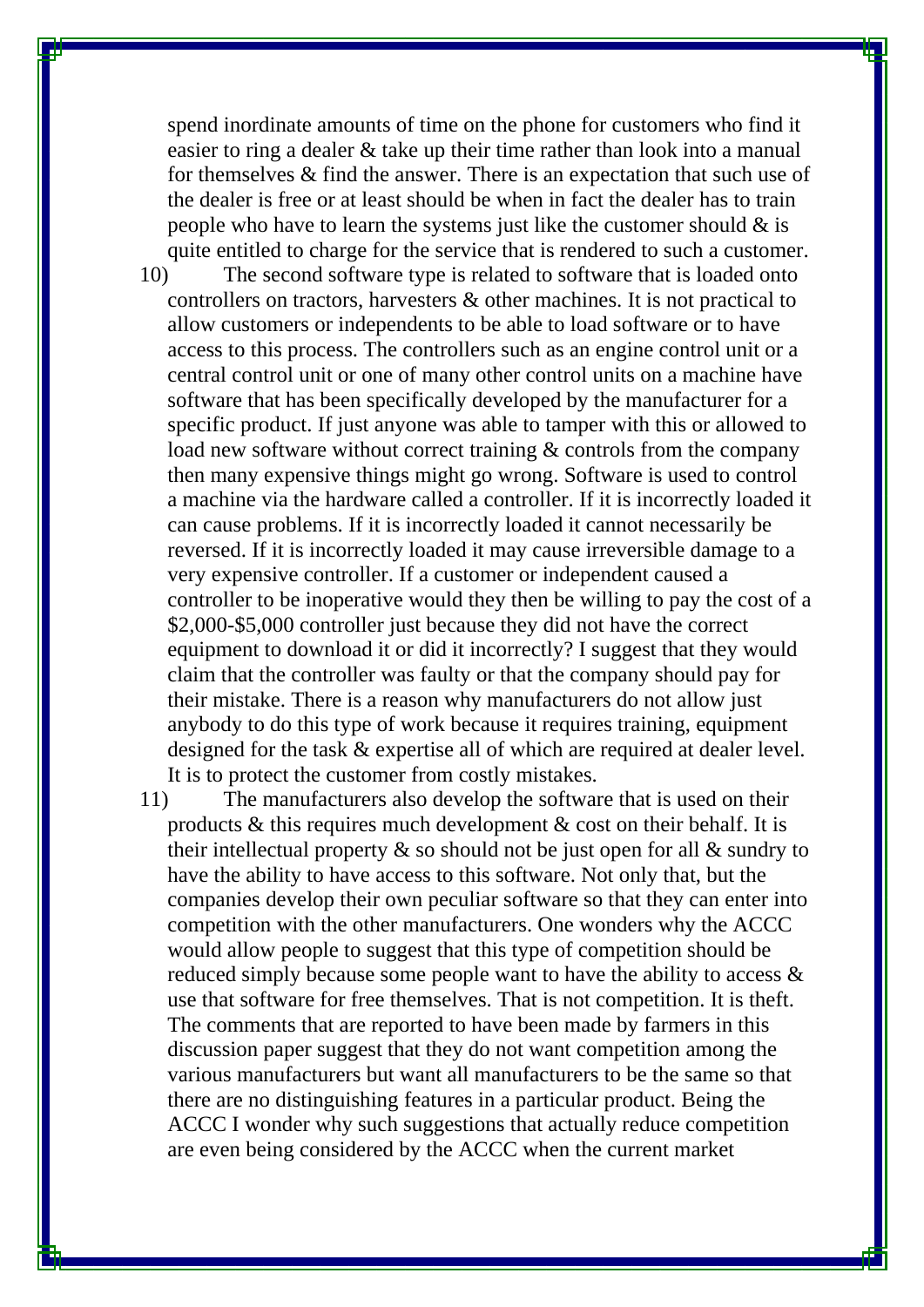situation encourages aggressive competition among manufacturers & the customer base is demanding such competition.

12) We also know that many manufacturers are meeting an ISO standard with their technical products so that one manufacturer's equipment will now communicate with another manufacturer's equipment. As time goes on this will be more common. The concern that manufacturers lock people into their own product lines with technology is not facing the reality of what is happening in this field where different manufacturer's products work with another manufacturer's product.

13) There is a concern noted in the discussion paper (page 15) that a customer is unable to take data from one manufacturer to another without great difficulty or cost. The reality is that a customer has chosen one brand at one time & if they wish to change then there are changeover costs just the same as other hardware that may need changing with an equipment change. It is a cost of doing business  $\&$  it is unreasonable to suggest that manufacturers should meet this concern. Not only that, but a customer is able to save data from one system & then enter that data into another system. It may take time & effort but many of the objections to this are based on the fact that the customer wants it to be so easy at some other person's cost rather than their own. However, data can be saved & then re-entered into another system. It is not lost. Not only that, but a customer is not locked into one manufacturer but can change. This is not stopping competition.

14) We are aware that computing is constantly changing but the ACCC is not expressing any concerns about computer companies changing their products & software often & making products outdated in only a few years or less. Why then would the ACCC be concerned that farm machinery manufacturers who use controllers which are small computers in their products would be changing these along with software that drives them on a frequent basis as the market drives innovation & competition drives the speed with which these things change. The customer demands are actually what cause the rapid change that we see in machinery controllers & software.

15) The massive amount of technology that is built into a tractor or some other farm machine today creates a problem for a customer who is unable to comprehend all the functions that are at his or her fingertips. This in itself causes frustration & leads some to complain that a manufacturer is not helping them to operate the technology. However, the problem is the limitation of a person's ability to understand the technology or their unwillingness to study the operator's manual & learn how to do the things that are available to him. Often when we have given extensive training the customer simply has not taken it in & has not comprehended the instruction. Instead of then going back & reading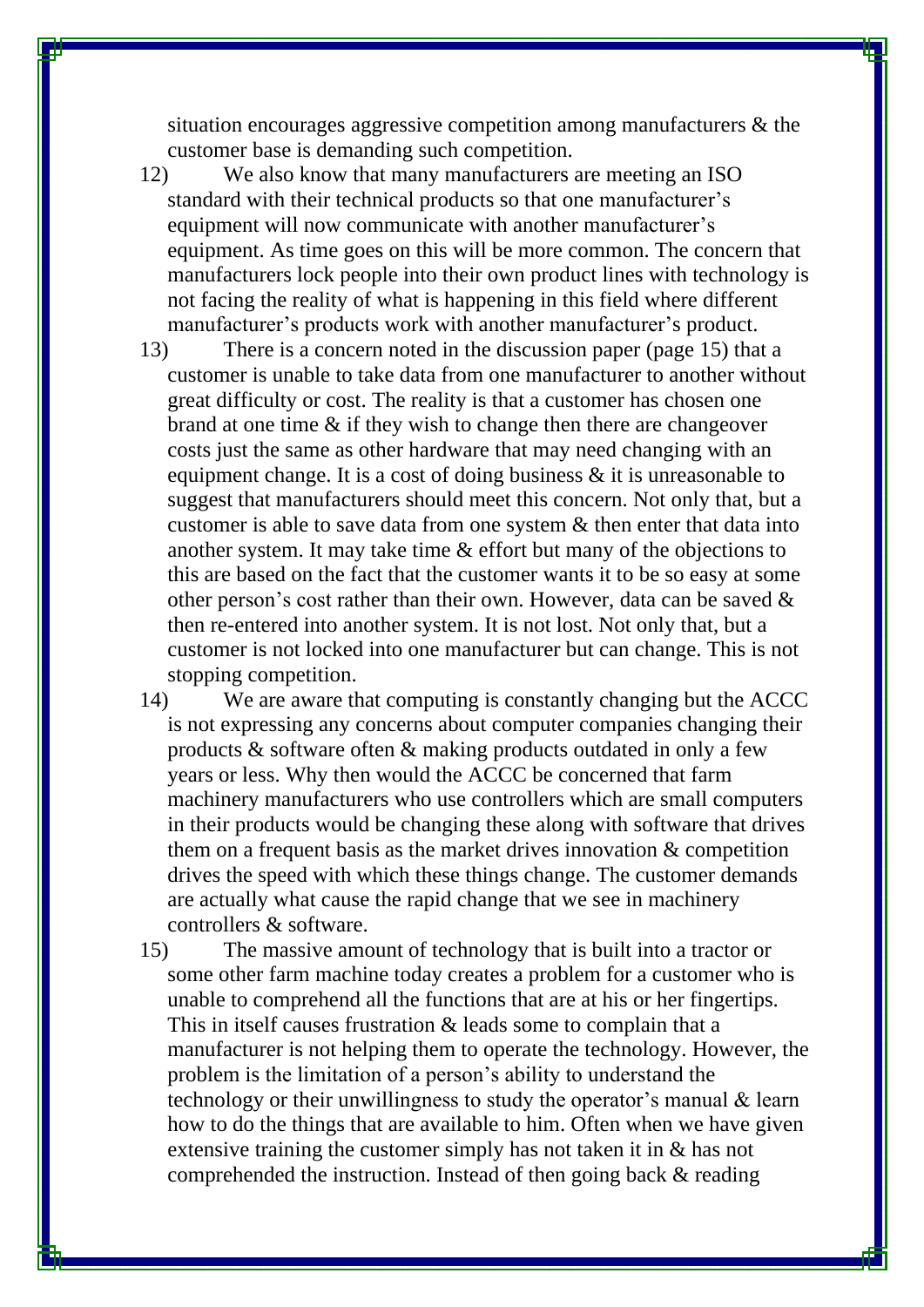about it in the manuals the customer puts up with his limitation & also complains about the equipment when there is no fault in the equipment or the dealer or manufacturer. The dealers run schools for owners & also do one on one training with a new owner so there is ample opportunity for a customer to learn about the machinery.

16) On page 7 there is a note about the car industry. The retail car industry is different to the agricultural machinery industry. Car dealers face a dismal future. There is perception that car dealers make a lot of money at the expense of the general public. That is a falsehood. Car dealers make low returns on sales & rely on workshop sales to stay viable in business. The costs to run a dealership are huge. If you keep making one sided laws like this that make it hard for them then they will cease to exist & the customer will have no competition & will have no place to take their car to for repairs. Consumer law is weighted against a car dealer. The consumer law that applies to farm machinery dealers when we sell to a consumer & not a commercial business is also weighted against the dealer & is weighted towards the customer regardless of fairness. Consumer guarantees for goods priced over \$40,000 do not protect dealers but allow consumers to have effectively unlimited warranty & lead to totally unfair situations to occur to the detriment of the dealer who has to make his business viable. This is totally unfair & should be changed. This type of thing should never be introduced into the farm machinery industry where we are selling to commercial businesses & commercial businesses sell their machines to us as trade-ins.

17) On page 7& 8 there is mention made of customers not being able to use independent repairers. Independent repairers are able to work on machinery in general service work & on machinery once warranty period has expired. It is important that during warranty period that the dealer has the ability to deal with warranty issues. There are a number of things to consider here. The first is that a manufacturer is the body that warrants a product & they warrant it through a designated dealer who has staff who have been trained to work on that machinery, has purchased special tools so that they can do specialised work on that machine, & processes the warranty claim at his cost as a part of being a dealer. The independent has no training, no special tools, no agreement with a company to process warranties, has not paid for specialised training, not been willing to purchase special tools & has not had to pay for technical information. A dealer under the dealer agreement has to pay for parts information on a regular basis, pay for technical information on a regular basis, pay for special tools that are mandated in order to sell a product, send staff at high dealer cost to technical schools & be instructed in the way to repair & diagnose faults, buy service vehicles & maintain them in sufficient numbers so as to service a large customer base, pay wages for a large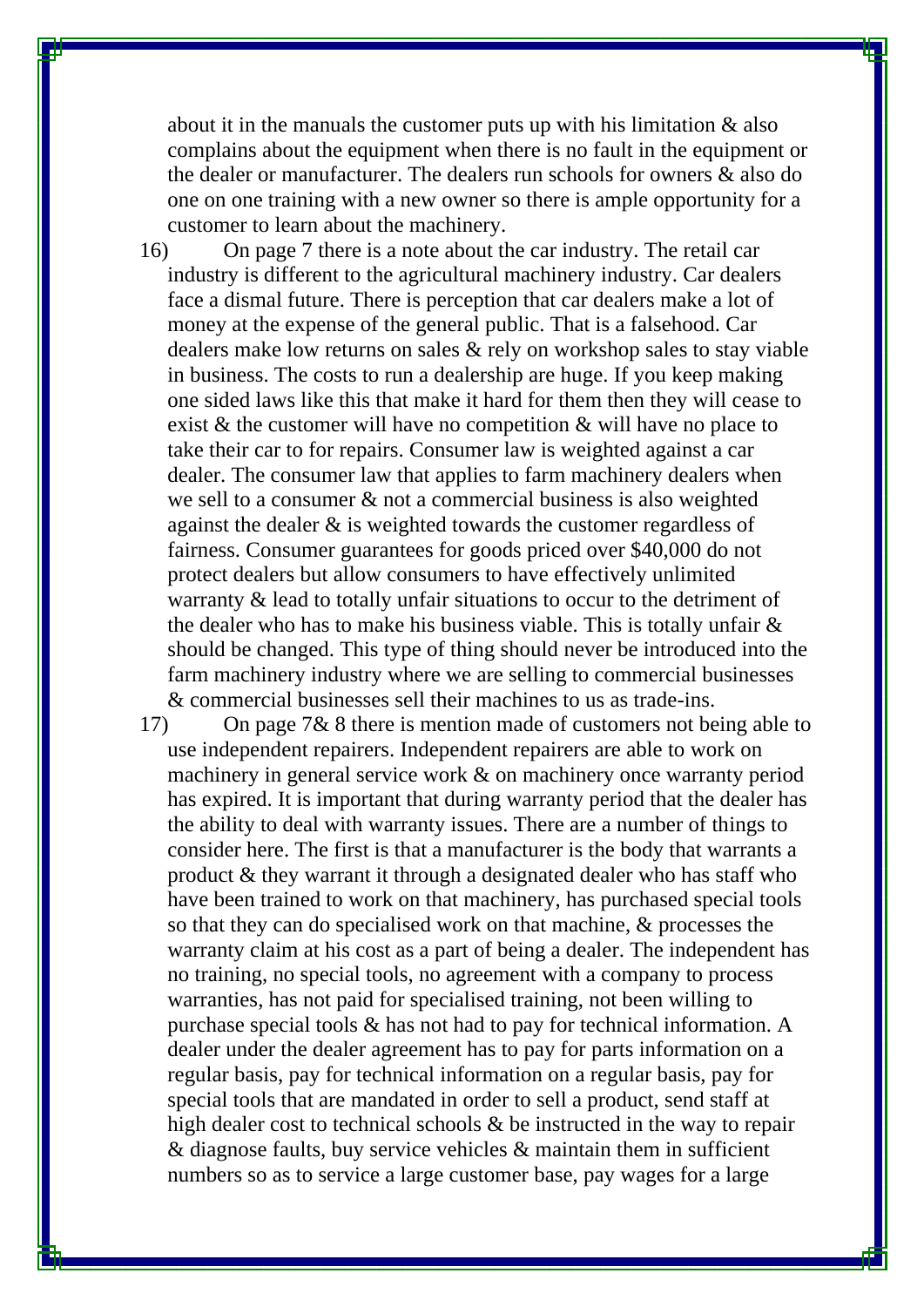number of technicians, parts people, service administration people & management staff, pay for insurance that covers things like faulty workmanship etc etc. The independent usually is a lone worker or has only one or two working for him & has none of the overhead costs that a manufacturer demands of a dealer before they can become a dealer. The manufacturer demands this of a dealer so that there is a very good dealer network in place to back up the product & the customers who buy that product. If an independent was able to bypass a dealer & do warranty work without all of the safeguards that are put in place by a manufacturer when they appoint a dealer or all of the costs incurred by a dealer in becoming a dealer then we have the situation where a dealer will ultimately be beaten by an independent on price charged & dealers will go out of business because they have born all the costs for setting up a dealership with good service but have no ability to gain business to cover those costs. Not only that but it will mean that there is no point in having dealers. That in turn will lead to poor service for a customer & competition will actually be less since one large monopoly with big financial backing will be all that will be left. Many independents do not remain long term in business but being a dealer is a long term commitment for decades, not short term. An independent cannot cover a number of customers at one time whereas a dealer has a number of staff who are able to deal with a number of customers at one time. The suggestion that an independent can address a repair more quickly than a dealer is not the rule but an isolated exception to the rule. We need to remember that there will always be times when a failure on a machine cannot be addressed immediately because there may be a number of other customers needing repairs on the same day. An independent who is a sole operator is in the same situation but worse if a number of failures occur on the same day since he has no ability like a dealer to designate a number of technicians to the jobs that have come up. A dealer will have a number of technicians who are able to address field repairs.

18) On page 8 there is a comment that manufacturers restrict access to diagnostic tools, & information to dealers. There is a reason for this & I have covered it in the item above.

19) On page 8 there is a comment that manufacturers refuse to pay independents for warranty repairs. Once again there is a reason for this. Warranty is set up by the manufacturer. The manufacturer is the one paying for repairs under warranty & the dealer often does such a repair based on a designated time for that repair even though that repair may take a lot longer than the company has designated which means that the dealer also is paying for that warranty repair. An independent does not have dealer training so one has to question the independent's ability to correctly diagnose & the repair the machine. We have seen many an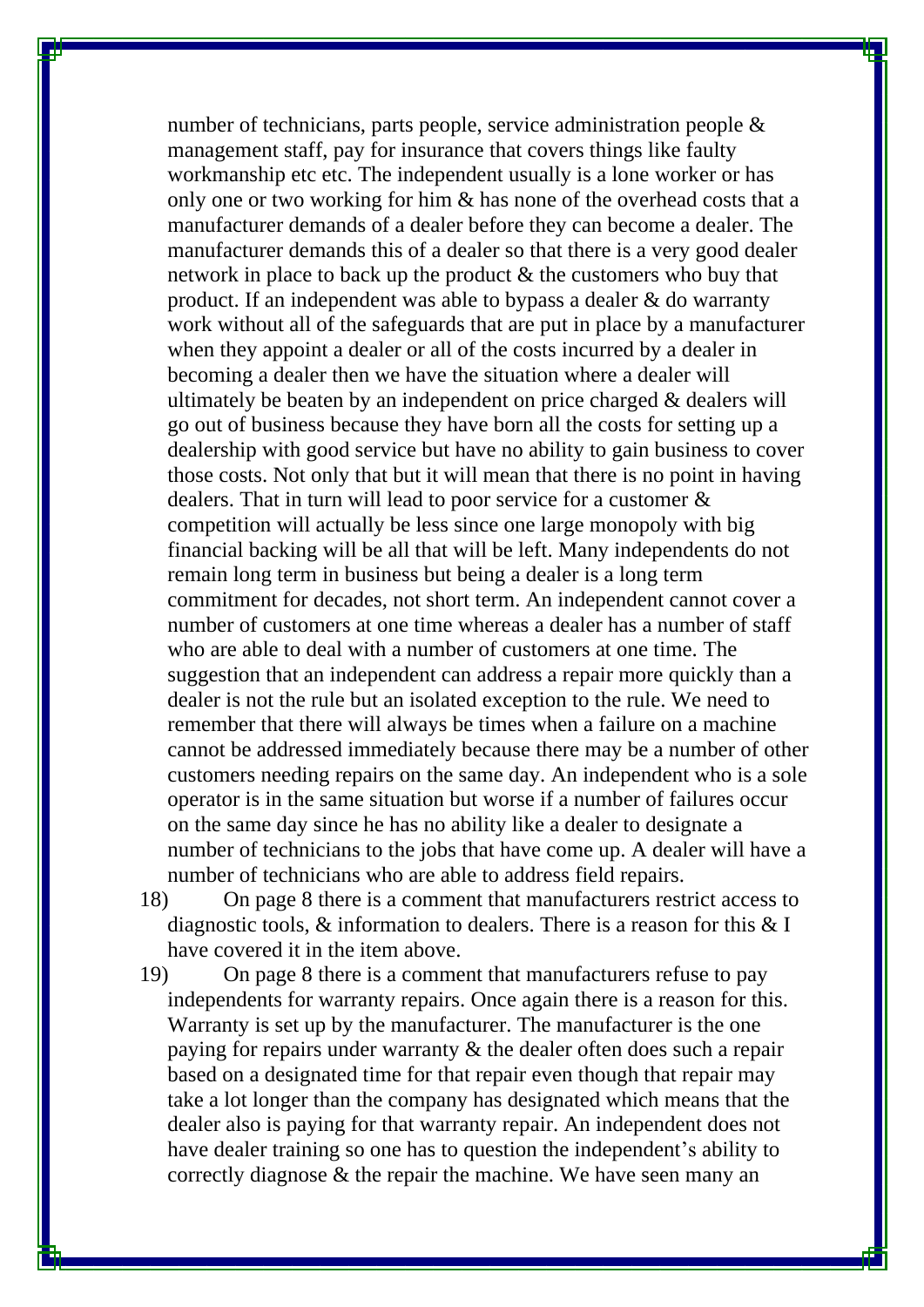instance where a person has had limited knowledge of a product & made a diagnosis based on their own experience which was an incorrect premise & so expensive parts were fitted which were not at fault then the part was removed & the customer or independent wanted to return those parts. For example, if the part is an electronic controller & the person diagnosing the problem has misdiagnosed the problem & fitted this controller worth say \$2,000 instead of finding the real problem in a low cost sensor, once it has been fitted it cannot be returned since the once fitted it may easily damage the component while uploading software or incorrectly connecting the controller so that it is now faulty & cannot be used. The customer or independent who has limited understanding or training on this equipment will want to return the component that may have been especially ordered in for them & expects the dealer to give them back their money & pay the cost for their mistake. This happens too often so manufacturers do not want customers or independents doing warranty work. Not only that, but if an independent or customer did warranty work what would they expect in payment? Would they want the whole time that they spent doing the job or would they be content as is the dealer with a designated time frame & a designated hourly rate rather than their hourly rate & their time taken to do the job? If they do not fix the problem due to faulty diagnosis or faulty workmanship will they expect the dealer/manufacturer to cover their mistake? I suggest that the independent or customer will want all the time paid for at their hourly rate which is not going to happen & that if they make a mistake they will want the dealer to pay for that mistake rather than reimbursing the dealer for a warranty job that they messed up. It is also probable that the independent will not have insurance to cover faulty workmanship so the customer & dealer both lose out. This concern & suggestion in your discussion paper needs to be thrown out as a bad idea before it creates more problems than it suggests it will cure.

20) The suggestion on page 8 that lower cost parts could be used in warranty are fraught with danger. We have seen people use what are perceived as lower cost items with similar quality only to find that the low-cost item is low quality. The manufacturer has quality criteria that it demands of its supplier so that it can supply those goods to a customer with a degree of confidence that the part will meet the requirements of service. The reputation of the Company is at stake here. They warrant their own product & they have the right to say what part goes into a warranty job so that the machine is not likely to fail again. Not only that, but under warranty the dealer/manufacturer is paying for the part & supplying the part free of charge to the customer so they should have the right to dictate the terms. Once a machine is out of warranty a customer or independent is able to buy whatever they like & fit it to the machine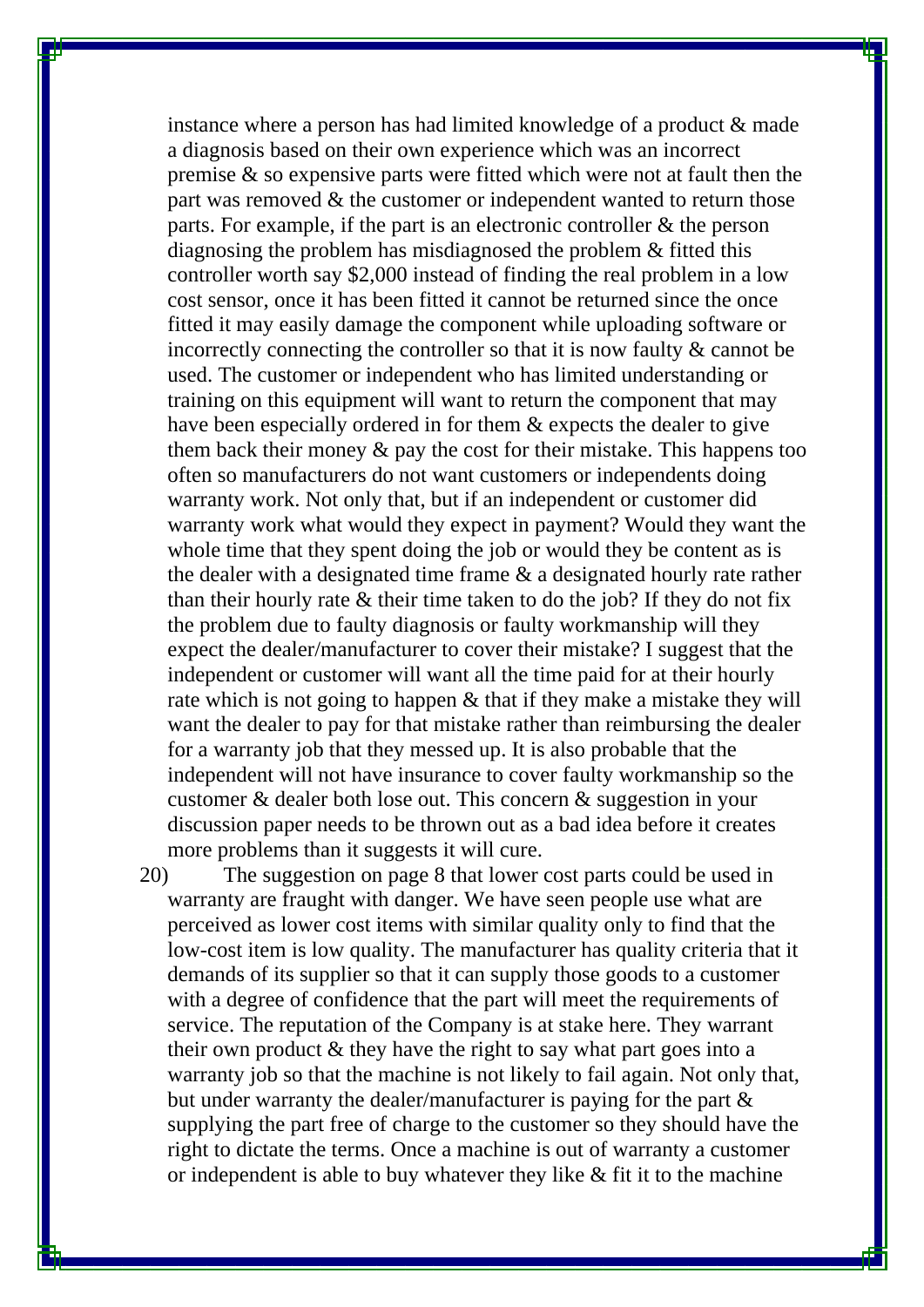but the quality of that item is then on their head, not the dealer or manufacturer. I have seen instances where a machine is out of warranty & a customer or independent has fitted lower priced parts that ultimately were proven to be less durable & then they wanted to blame the manufacturer for a low quality product based on the failure of a part that was not genuine.

21) In page 8 there is a suggestion that genuine parts are not available to an independent. A dealer will sell to a customer regardless of who they are. Parts are sold to customers or independents. The usual problem is that an independent wants to buy at a dealer price  $\&$  so cut out a dealer who has spent the money stocking millions of dollars' worth of parts & who relies on the sale of those parts to recoup costs & to make a profit. The suggestion that a dealer inflates a price & makes an inordinate profit ignores the reality that there is a competitive market out there  $\&$  a customer can go to any dealer & get a price & if one dealer is actually inflating his price the other dealers probably are not. This suggestion is without merit. The reality is that dealers put parts into stock  $\&$  carry that cost so that they can service customers & not have to order in only as required. If a dealer has parts in stock a customer will have access immediately to the part & will not be held up. An independent will not carry stock & so relies on a dealer or some other supplier to supply the goods. The independent does not have to pay for stock, pay parts people, bear the cost of parts on shelf for lengthy periods. A dealer does this & so the cost will be a little higher than if an independent went to a single outlet warehouse selling lower priced imitation parts & had to get them freighted to his location on the day. In actual fact the dealer network is the best for a customer & the little extra that they perceive that they may pay is actually for their benefit seeing that dealers will have many parts in stock. Not only that, but manufacturers are very conscious of the competition so price the parts dealers buy so that they are very competitive. It is not factual that dealers are always dearer than other sources. It is simply a perception driven by comments such as those that are recorded here by customers who are quoted in this discussion paper. Those who have done the research often find that the dealer prices are as good as other sources.

22) On page 8 it is suggested that repair information is not available. In reality, technical repair manuals can be purchased. Those who complain about not having access to technical information usually want the information for free  $\&$  do not want to pay for the information. The dealer has to pay for the information but the independent or customer wants the dealer to give that information to them for nothing. That is not just. The concern is not factual seeing that manuals can be purchased.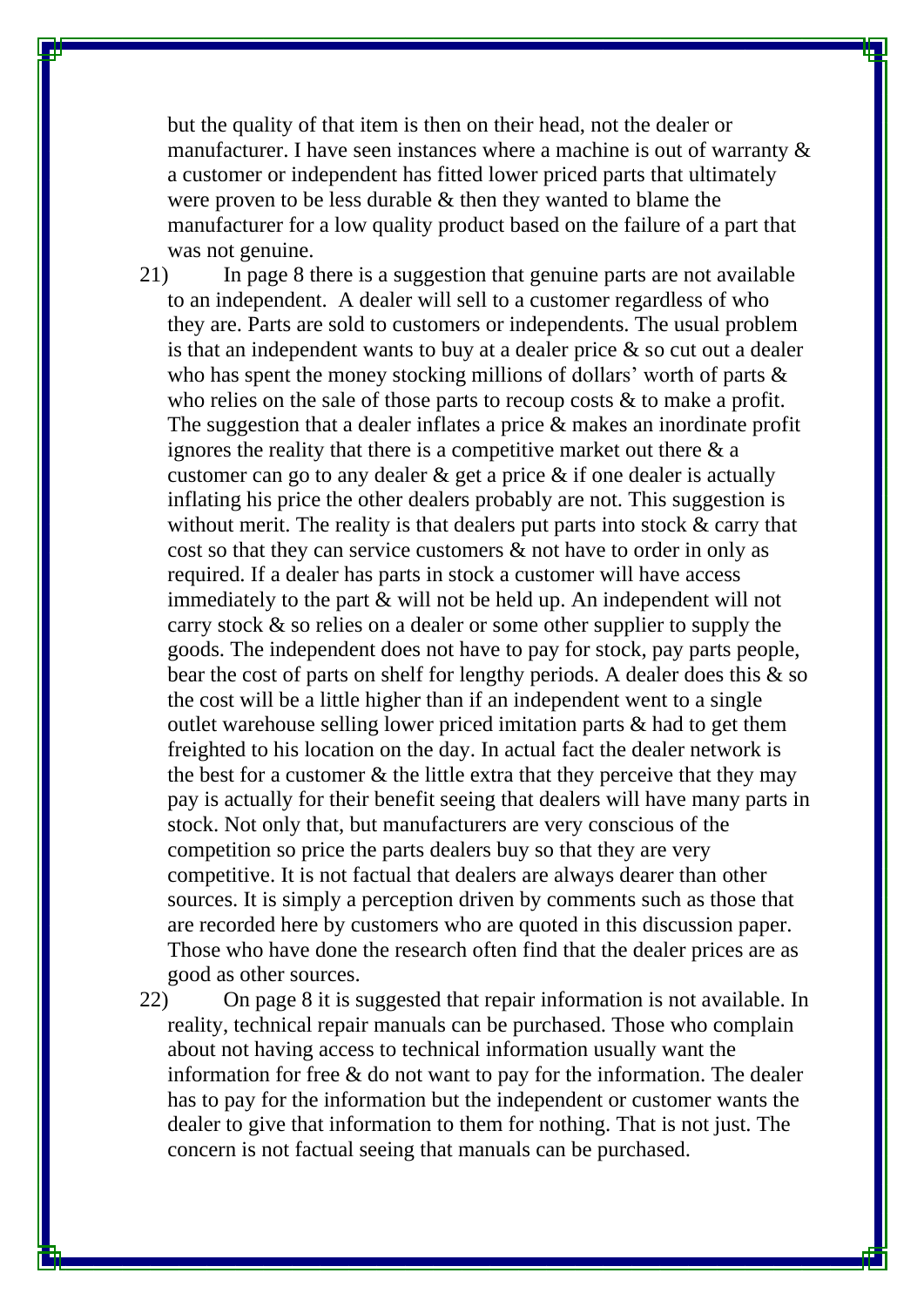23) Specialised tools are bought at a high cost to the dealer. The dealer is not going to just lend or hire these costly tools to others who do not wish to spend the money for tools or who do not treat the tools with the same care that a dealer would. This too is an unjust expectation by customers & independents.

24) There is a concern on page 8 that a customer is a long distance from a dealer. When a purchase is made that distance factor has to be taken into account. A customer should have a backup plan rather than expect the dealer to just allow a customer or independent to deal with warranty failures. Where a customer talks it over with a dealer often a plan can be worked out so that a customer or an independent is able to do a low technical repair for the dealer. Parts can be supplied to a customer by the dealer if the dealer is prepared to do this. However, if the repair is a major one or a very technical one the reality is that neither the customer nor independent has the up to date knowledge on how to diagnose or repair the machine & it would be the wise thing to wait for a dealer to respond. In these circumstances one has to ask if the customer has made provision for failures so that he has a backup plan with a spare machine rather than demanding that a dealer try to do the impossible.

25) As stated on page 9 manufacturers do not void warranty if small or minor warranty repairs are made. Most dealers work with their customers. The manufacturers do surveys asking about customer satisfaction so they do all that they can to satisfy customers while at the same time maintaining the integrity of their warranty work. This must happen & not be compromised by the complaints of a very few customers or independents who do not want any rules to apply in order to keep a very good system which gives very good outcomes for customers.

26) Page 9 comments that independents make themselves available during peak periods & outside normal hours. The truth is that dealers all work during peak periods as well as making staff available outside normal hours. Many of us have worked the 12-16 hour days all of our life during peak periods & have been there after hours including public holidays & often when some customers have finished & gone on holidays. It does not mean that we are on standby for 24/7. We often work six long days but we are aware of the need for staff to have a break. If there is no break then we fail in OH&S. Some customers think that we should have staff on standby all night every day while they are working. This is not practical. If an independent works long hours & does not observe OH&S by taking a decent break to sleep or to eat then the customer using him may well be liable if there is an accident due to fatigue because he did not stop for a sleep or for meals. Some customers have an unreal expectation & do not really have any consideration for the human beings involved in servicing machinery. To use this as a reason to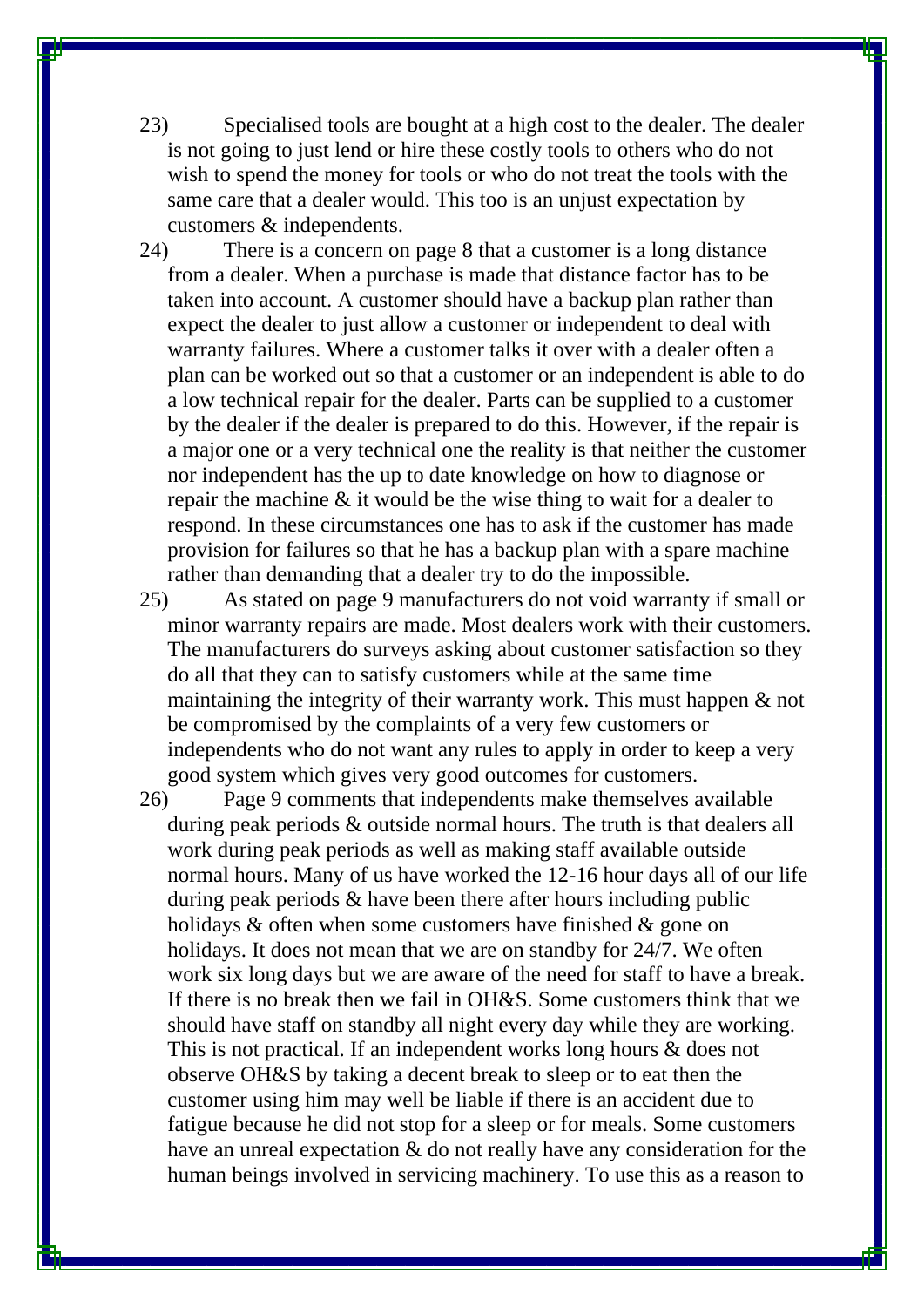bypass a dealer when a dealer does do the long hours is not reasonable or fair.

27) In answer to the ACCC question on page 9 the restrictions placed on repairs under warranty are reasonable & necessary. If we looked at the majority of our customers, they are satisfied with how it works. In my experience the ones who complain the most & who make it public through forums like this are the minority  $\&$  they often are unreasonable with unrealistic expectations. They sometimes are hard to work with  $\&$ will not accept the limitations of the system which we need in order to make it work for all customers, not just these people. If they break the system that the Companies have put in place which works really well then the result will be that the majority will suffer from a lesser service. It has taken years for the service systems & warranty back up to get to where it is today & it is a really good system even if there are areas where some argue that it could improve. The restrictions do achieve the balance between the needs of the purchaser & the commercial consideration of the manufacturer. The manufacturer competes with other manufacturers so you can be assured that competition drives improvement in these processes, not restrictive legislation which puts onerous legal obligation onto the dealer.

28) Once warranty term has expired any one can work on a customer's machine. There will be limitations due to special tools & diagnostic tools but these areas can be a trap for any who have enough knowledge to get them into trouble & not be able to correctly diagnose or repair. To force dealers to allow access to such tools may well lead to more expensive problems for the customer in the long term. I would discourage this. I have been a technician with 50 years' experience & seen examples of people with a little knowledge under the banner of an independent who have caused costly problems & have not fixed the original problem.

29) On page 11 there is a suggestion that the consumer law with goods priced over \$40,000 should be raised to a \$100,000 figure & applied to farm business. That is something that should not happen. In fact, most of us in the industry believe that the ACL should be changed to reduce the figure as it is now & be less able to be used by a disgruntled consumer who has an unrealistic expectation about warranty. There should not be an open-ended time frame such as seems to be the situation with consumer law. It should be time based or use based. With farm machinery we have a time based or use based. For example, with a tractor for some manufacturers we have 24 months' time or 2000 hours use as a base warranty period. That works. There is no ambiguity, no stretching the time out with undefined parameters. The companies adjudicate the merit of a warranty claim & this must happen or we get fraudulent claims where abuse of machinery has happened, lack of service has happened, a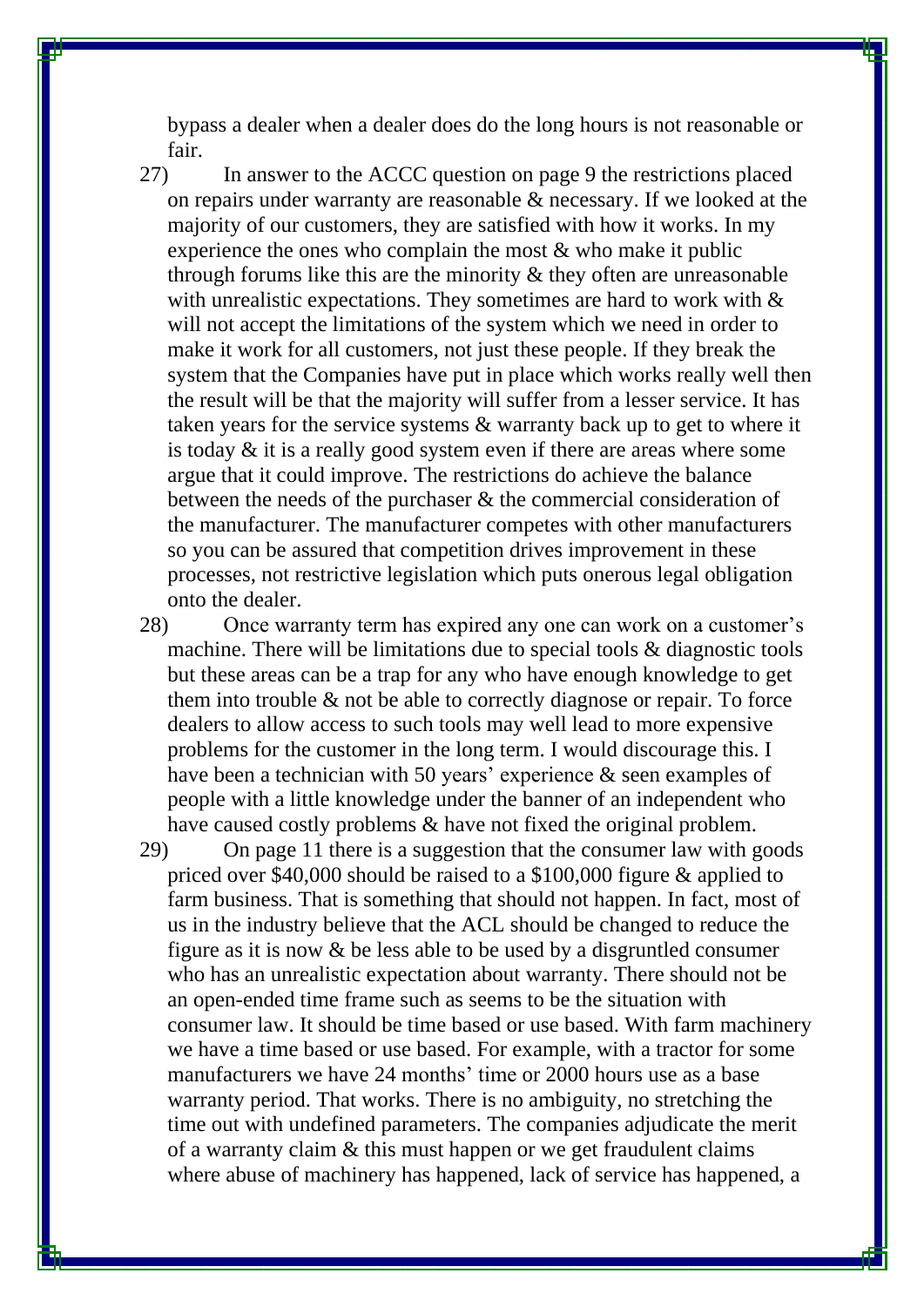part from another machine has been put on a new machine in order to get warranty when it is not a true warranty issue. The manufacturers have a decent time or use base for warranty built into the purchase of a machine. If a customer is buying a lawn tractor the warranty on some products with some manufacturers is 24 months or 150 hours of use with normal wear & tear items excluded. That is very reasonable. If the lawn tractor is used in commercial mowing but is considered a residential mower then the warranty is less e.g. perhaps 6 months, which is again reasonable if you take into account the usage for commercial lawn mowing. For a lawn tractor or mower that is sdesiganted commercial use the warranty is back to the time frame or useage of the likes of tractors etc.You cannot have indefinite warranty. We know that some consumers abuse a product & then want to blame it on a faulty product. There is no definite parameter with ACL but only a subjective one based on a customer's perception  $\&$ expectation of what should be warranty. This situation is totally unreasonable. Once a product is out of warranty the customer should take responsibility for his purchase & not expect that a manufacturer/dealer will just meet all of his demands if a repair is required.

30) On page 11 there is a suggestion that some purchasers do not understand the warranty & what is warranted. I suggest that many people simply do not take the time to read & understand the warranty terms which are always given or are written in one of the publications. If they are not given to the customer then the customer can ask for the terms so that they can have a copy. To plead that they do not know is no defence nor is it an argument that things need to change from a dealer/manufacturer perspective. The customer needs to do the homework for himself or herself so that they know what is covered by warranty. My customers either ask or we tell them but there is no excuse on a customer's behalf to plead ignorance. I note that there is a suggestion that a purchaser should have the ability to negotiate a warranty term. While there is that ability based on a dealer's own actions outside of a manufacturer's warranty, there should not be a mandated ability by law. The manufacturer gives a warranty  $\&$  the customer knows what that is  $\&$ may choose to buy another brand product that lines up with his desired warranty term if he so wishes. That is competition. Let competition bring about change, not legislation if this is a real issue. Do not spoil a good warranty system that is in place now for most manufacturers & dealers.

31) There is a suggestion on page 12 that manufacturers & dealers should be liable for consequential losses as a part of the warranty process. This is inordinate & should never be considered. Some people are ever ready to use legal options to recoup any losses they feel that they have incurred as a result of a product not working as they expected or if there is a failure, particularly at a critical time in a season. Most dealers do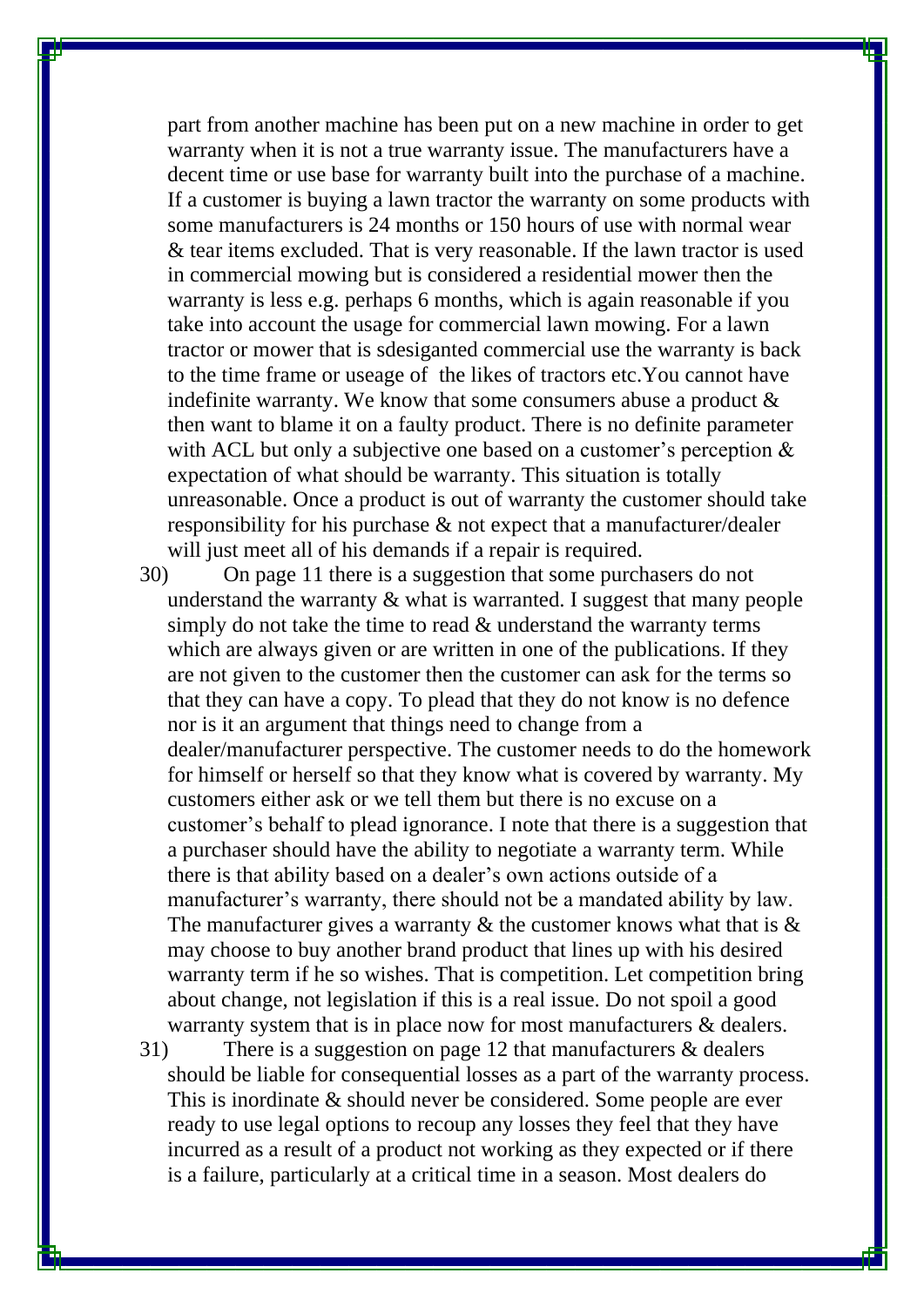repairs as quickly as possible, but they employ staff who are human & who need to have time for rest, meals etc. They cannot just work 24/7 as some people expect as if they are an automaton or a machine. OH&S would be violated. Not only that but if there is a number of breakdowns at the same time it is impossible to cover all of them at one time so someone will have to wait. If customers had the ability to claim for consequential losses farm machinery dealers would potentially go out of business with one serious claim for crop loss. This would be counterproductive for continuous dealerships delivering service to a large customer base & would also lead to a monopoly where one large group would be left & they would charge huge labour rates so that they could insure against claims for consequential losses. Competition would simply not be there. This suggestion must not be allowed to happen. It also leaves the field open for customers who have made a mistake in operating a machine to fall back on a dealer & blame the dealer or the product so as to pass the cost on to a third party & not meet their own responsibility. I have had customers threaten such action for crop losses when I actually found that it was due to their own action & mistake that they had a loss. The customer has to be responsible for a purchase that they have made & not think that everything that goes wrong can be brought back to a warranty claim. The current ACL law is in need of changing so that there is more fairness in it rather than being so biased in favour of a consumer & disadvantaging a business. There is a reference in this page to defects outside the warranty period. How does one determine that a failure is simply a defect? Who defines a defect so that it is considered a warranty? How does one determine a time frame or use a parameter that a dealer can work on rather than an indefinite time or use that is arbitrary based on a customer's belief of what is a reasonable time or use? How can that be even considered fair & equitable as if only dealers or manufacturers are at fault & customers are always at a disadvantage & not at fault or that customers do not take an unfair advantage of a dealer? It is about time that this inequity was addressed. The reality is that items used will wear out & warranty is not unlimited. Where the law gives any suggestion that a customer can make a claim against a dealer or a manufacturer then people will be encouraged to make outlandish claims in the court.

32) On page 13 there is a comment that suggests that there is a problem with a manufacturer giving a dealer an area of responsibility. The reality is that a dealer area is to the benefit of the customer. When we had the situation where a dealer could roam about the country with no particular area of responsibility then customers would be far flung & have little personal service. The whole approach of this discussion is to try to have close contact with a customer, have warranty problems sorted out quickly so that a customer can get back into the field, or have a repair carried out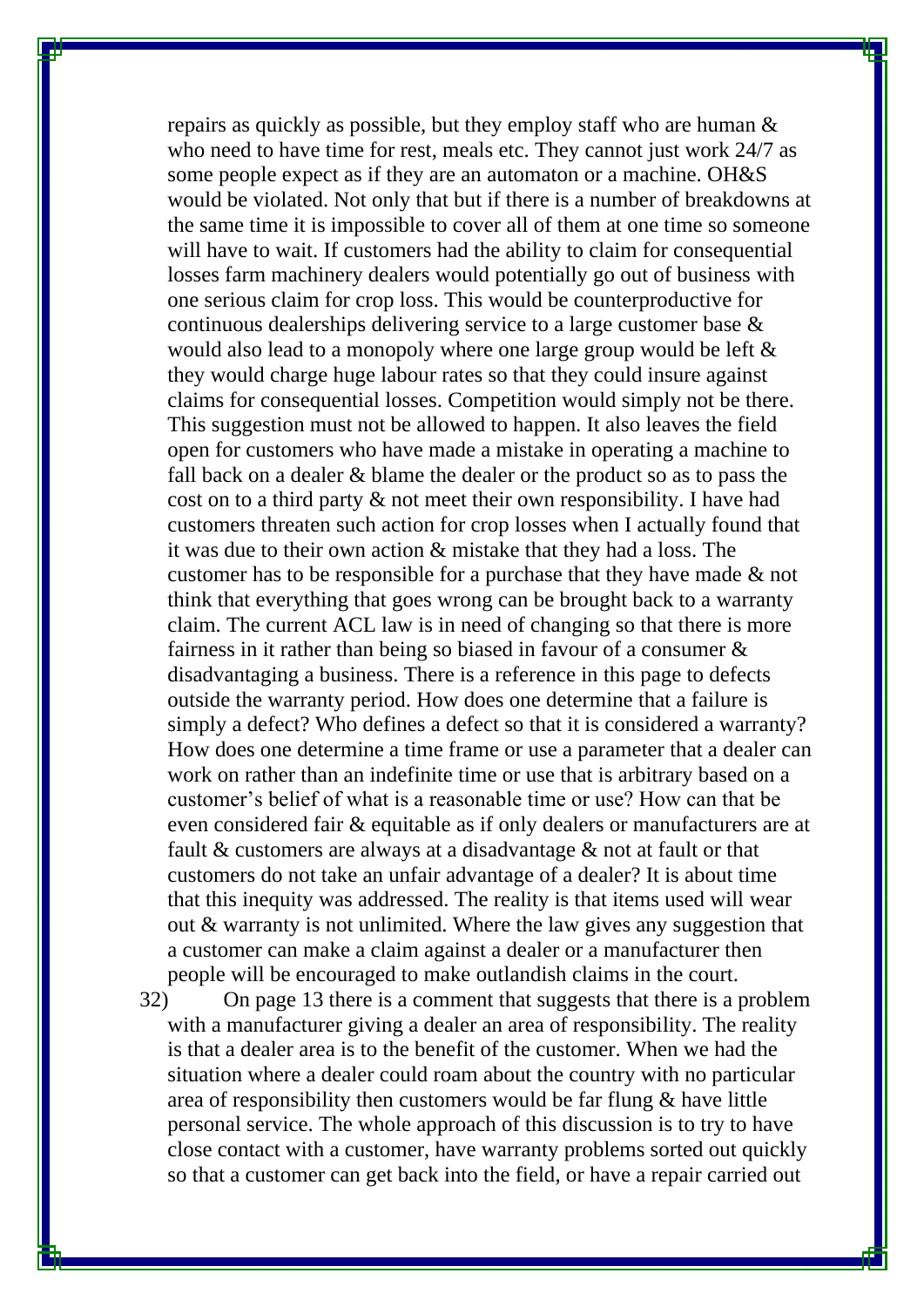as quickly as possible in a seasonal operation & these scenarios are best covered by a dealer who has an area of responsibility & who actually is in the area close to the customer. To suggest that dealers should not have such areas of responsibility is counterproductive to some of the concerns already covered in this discussion paper. We also need to note that most manufacturers do not enforce areas of responsibility since it is contrary to ACCC laws. Manufacturers can give AOR's but cannot enforce them. Common sense calls for dealers to look after customers close to them in their areas so it is driven by customer satisfaction & competition in that regard. If a customer is a long way away from the selling dealer then there is always the option of another dealer doing a job. Most manufacturers do not prevent other dealers from doing a warranty claim on a customer product regardless of where they bought it. A customer may have to pay for some items if another dealer is asked to do the claims since that dealer has no income from the initial sale to compensate for incidentals that are not covered in warranty but there is no restriction in general for a selling dealer to be the one who is the only one allowed to do warranty work. For example, a contract harvester may be in another dealer's territory & he can get another dealer to do warranty on his machine. Or a customer may have farms in two different locations a long way away from each other & differing dealers would be able to look after his machines.

- 33) On page 13 there is a reference to transport costs or travelling times. When a dealer sells a machine that dealer cannot cover transport costs or travelling costs under warranty if a customer is a long distance from a dealership. If this had to happen then products would increase in cost to cover this added burden. If a customer is a long distance from a dealer then they need to take this into account when purchasing machinery & factor this in.
- 34) On page 14 there is a suggestion that geographical restrictions on dealerships may limit competition for repairs. As covered in a previous comment in this submission, areas of responsibility are necessary in order to give a customer a good service base as well as making sure that a dealer has sufficient business so that the business is viable & that the dealer does not go broke. A dealer who goes out of business is of no use to anyone. We have seen times when dealerships have disappeared due to bankruptcy & the impact on customer service & community employment is massive. The last thing that is needed is for more legal liability on a dealership that adds to the overhead costs & ultimately leads to a dealership becoming unviable & who then goes broke. Some of the customer complaints & suggestions seen in this discussion paper would do just that.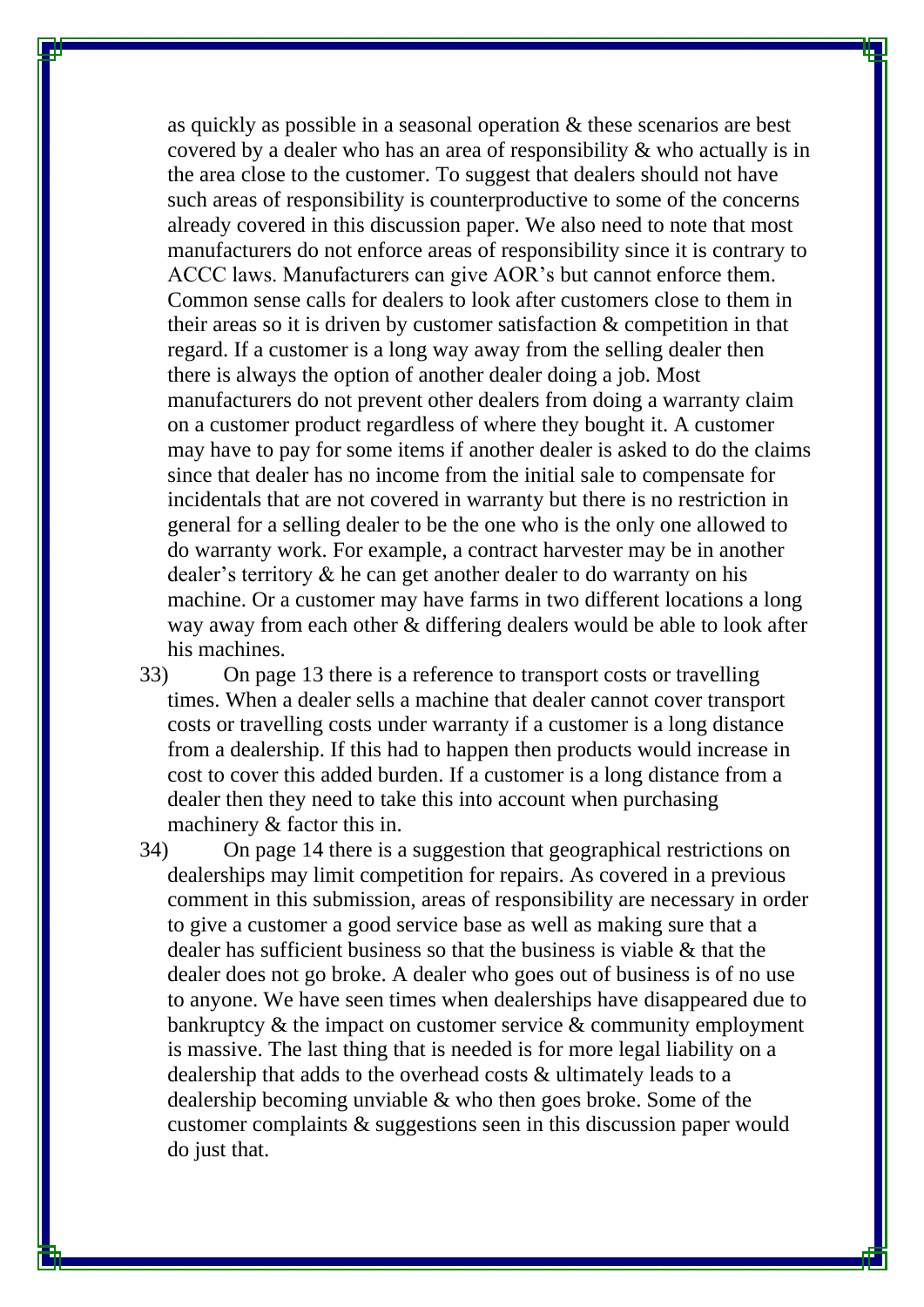35) On page 15 there is a comment that data cannot be stored by a customer but that it is locked up in a particular manufacturer's product. That is not correct. Any data collected is the customer's & that can be stored in the place of the customer's choice. There is a comment that a manufacturer is producing equipment that will be compatible only with other machinery that they produce. One would have thought that in a competitive market that this would be expected  $\&$  a benefit, not a detractor for a customer. However, if a customer has mixed brands of machinery that are current with current technology they can now be used together. This has been the case for some time. It would seem that some people do not understand that older machinery with older technology simply cannot be compatible with later machines with later technology. That is the fact with computing  $\&$  machinery technology is no different. The concern stated here indicates an ignorance of what is happening in the market place as more & more machinery of different brands are being produced that have ISO compatibility & so will work together. Tractors coupled to different brand air seeders or pull type sprayers are classic examples.

36) On page 15 there is a comment about data collection & contractual terms. There will always be licences just as there are licences with computer people like Microsoft. How many people read the licences attached to computer software? Why should there be a question like this regarding farm machinery & data collection. If a customer collects data using one manufacturer's machinery they will have that data stored on such a way that they can retrieve it & then transfer it to another means of storing it. The licences prevent abuse of the use of that data collection.

37) There was a recent Landline feature on the right to repair which spoke about some of these issues. It was interesting to note that some people wanted the right to electronic diagnosis service tools & other items that have been used by dealers. In considering this desire for the ability to diagnose & repair in the same way as a dealer one has to ask the question, how competent are the people who wish to use these tools & do the repairs? If a customer or independent has some ability but in reality does not really know what they are doing, will they take responsibility for failing to do the job correctly  $\&$  if there is a costly fault generated will they take responsibility for this & not want the dealer or manufacturer to pay for their mistake? We have had people in the past who have some skill in the repair of machinery but were out of their depth with some of the components in our machines & made incorrect diagnoses which were very costly. In some cases they wanted us to order in specific parts quickly using high cost freight. They were parts that they had incorrectly identified as faulty & when what they fitted did not work because they had misdiagnosed the fault, they wanted us to take the expensive part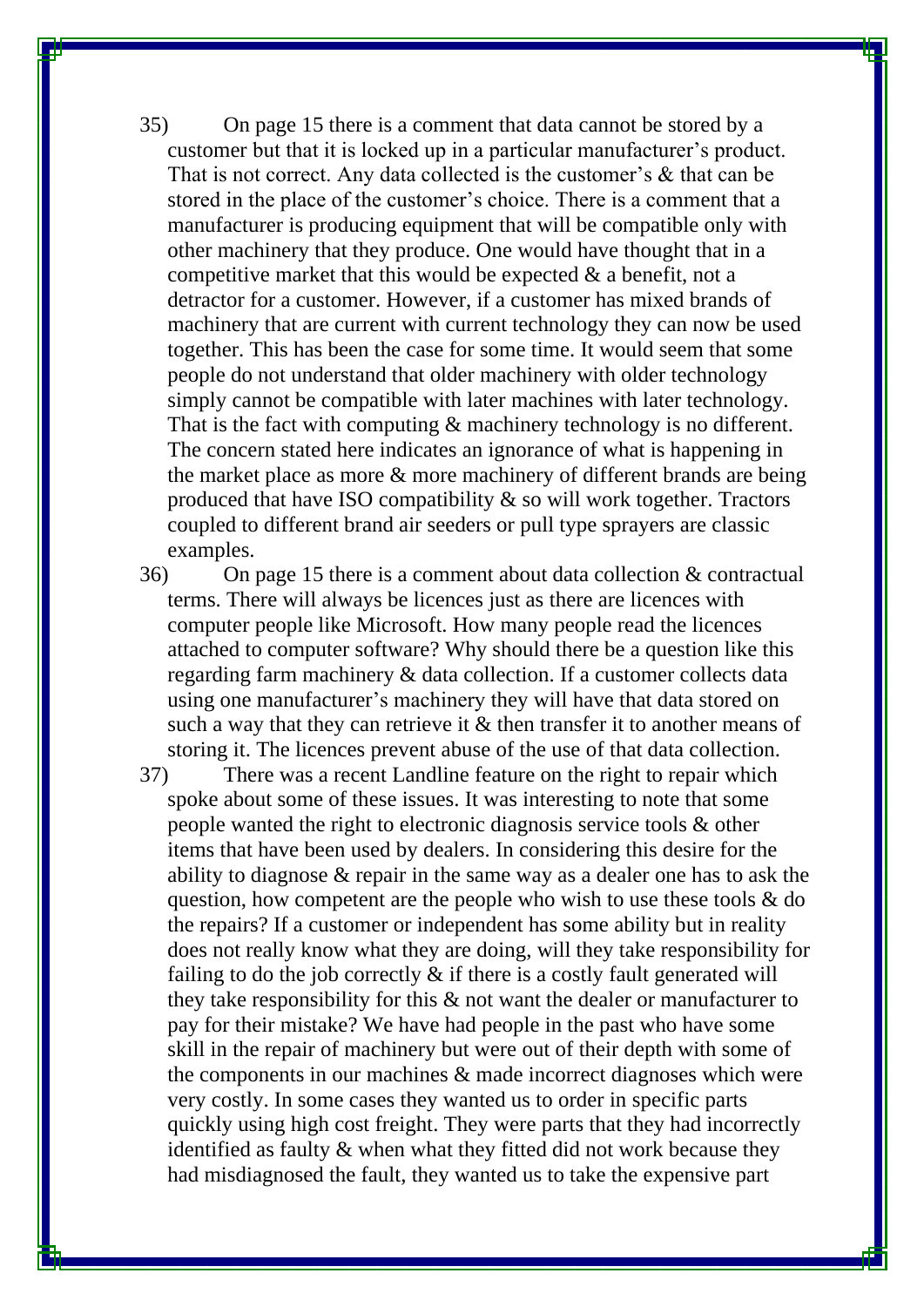back into stock. The part was not fast moving  $\&$  so the dealer would have been stuck with an expensive part. Not only that but they did not want to pay for air freight because the part they chose to order was not the problem. When they tried to return the parts that were not needed the packaging was soiled & damaged so that it was not in a saleable condition. This is the type of problem we face if customers are to have access to & use our tools for diagnosis & they do not know how to read manuals or interpret diagnostic tools. We also have the problem of people currently going to the web where parts manuals are available. These people have no understanding of how parts manuals are set out & have no understanding of the fact that there are serial number breaks in models which means that a machine with a higher serial number from a certain serial number point may have different parts from an earlier serial numbered product. Unless people are aware of this & keep up to date with these things they will make mistakes  $\&$  ask dealers to order incorrect parts based on their diagnosis & their parts research. Will customers who have access to parts & technical information who make value judgements in the diagnosis  $\&$  ordering of parts or the repair of components  $\&$ ordering of parts for those components expect the dealer to pay for their mistakes? By suggesting that they want to do the task of the dealer in diagnosis, repair & ordering of parts they will have to bear responsibility for the risks that they face & they are high risks & expensive ones. Dealers will not be prepared to take back incorrectly ordered parts based on customer research into parts, or customer input & request for parts to be ordered. Many do not understand the level of skill required in a dealership so that all processes result in correct diagnosis, correct ordering of correct parts & correct repair procedures. Too many people know a little but enough to get them into trouble because they do not know enough to do these things correctly. That is why we have dealerships that are backed up by the manufacturers with systems that work for the customer. Please do not undermine the dealer networks.

38) The majority of farmers that we deal with are happy with the dealer networks & would not be party to some of the complaints & suggestions that we see here publicised in the discussion paper. Our experience is that very few farmers have these concerns while a very few farmers are very vocal & want to replace the dealer with an independent or do their own work. We have the vocal few who are never satisfied with a warranty policy & expect life time warranty which is unreasonable & unfair.The truth is that most of these vocal critics are not really capable of doing what dealers do in selling & servicing the products even though they may do some tasks & manage to do them successfully. As in all things there will be exceptions to this general statement but that is no reason to change the way things have progressed because the dealer groups today